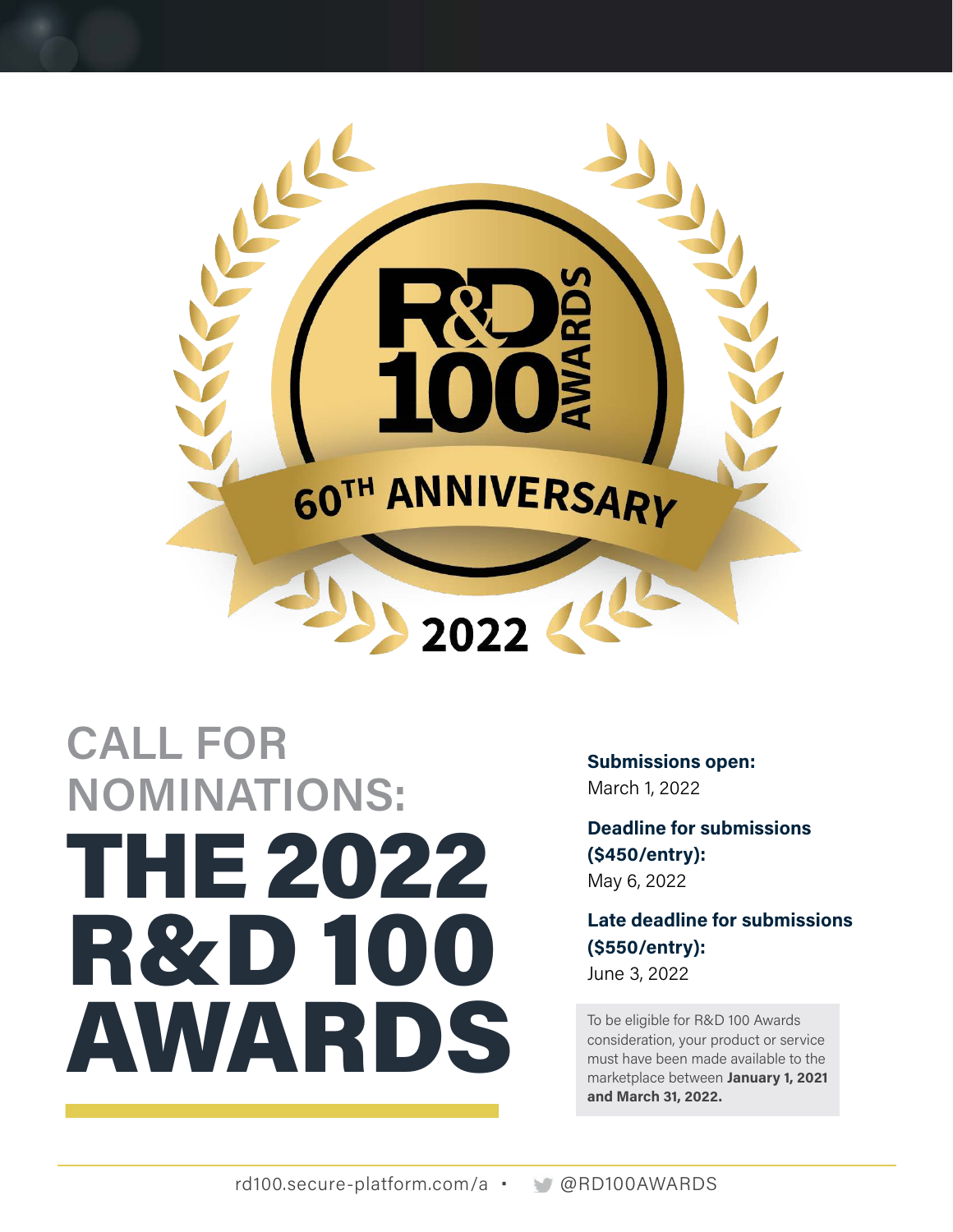# **D** 100

### **What is the R&D 100 awards program?**

Established in 1963, the R&D 100 Awards is the only S&T (science and technology) awards competition that recognizes new commercial products, technologies and materials for their technological significance that are available for sale or license.

There are six regular categories in the R&D 100, listed below. There are also five special recognition categories, which follow, including once again for 2022, "Special Recognition: Battling COVID-19." A given innovation can be entered in both a regular category and any of the special recognition categories — but please note that a separate entry fee is required for each nomination. Special recognition categories are awarded separately from the 100 winners that comprise the R&D 100. An innovation may not be entered only into a special recognition category without being entered into one of the six regular categories.

In addition, the judging panel will award finalist designations to selected top nominations. This announcement of finalists is made first, followed by the actual R&D 100 winners several weeks later. This allows all finalists and winners plenty of time to make arrangements to attend the awards banquet and/or conference.

#### **Analytical/Test**

- Analytical Instrumentation (chromatography, spectroscopy, analyzers, etc.)
- Electronic Instrumentation (oscilloscopes, VOMs, spectrum analyzers, digital multimeters, probes, etc.)
- Imaging Systems/Devices (microscopes, cameras, telescopes, binoculars, optics, etc.)
- Testing Systems (hardness, materials, tensile, physical, etc.)
- Laboratory Equipment (fume hoods, cabinets, casework, lab animals, lab automation, balances/ scales, centrifuges, tubing/valves, mixers, etc.)
- Life Sciences (biopharmaceuticals, DNA/RNA systems, food & beverage, genomics, proteomics, GMO, medical devices, medicine, medical implants, etc.)

#### **IT/Electrical**

- Electrical Devices (motors, switches, lighting systems, etc.)
- Information Technologies (computers, cell phones, printers, storage systems, supercomputers, computer hardware, operating systems, cloud computing, big data, data mining, data security, etc.)
- Communication Systems/Devices (wireless, broadband, networking systems, routers, wearables, lidar/radar, space communications, etc.)
- Safety & Security (sensing, detecting, monitoring, alarm systems, access point/portals, isolation systems, barriers, etc.)
- Beam Instrumentation (x-ray, neutron, proton, gamma ray, etc.)
- Lasers & Photonics (CO2 lasers, solid-state lasers, LEDs, synchrotron items, etc.)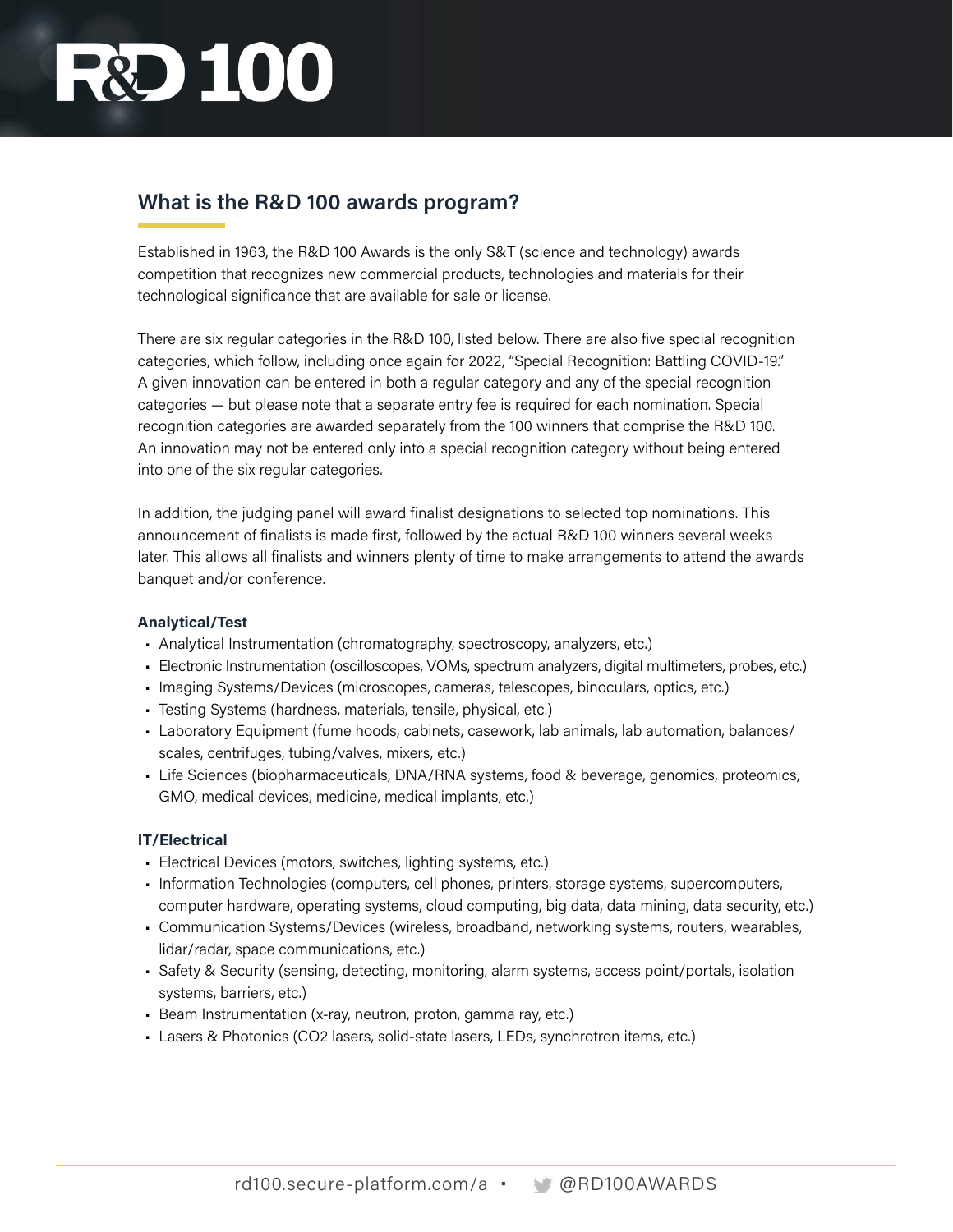# **DEC**

#### **Mechanical/Materials**

- Chemical & Gases (chemicals, powders, rare gases, reagents, etc.)
- Energy Systems/Components (energy modeling software, fuel cells, hybrid systems, IC engines, nuclear, PV, etc.)
- Environmental Systems/Instruments (carbon capture, filtering systems, mercury capture, pH meters, precipitators, etc.)
- Materials (adhesives, alloys, ceramics, composites, metals, paints, plastics, polymers, etc.)
- Mechanical Systems (air-handling systems, gears, heating and cooling systems, pumps robotics, structural components, thermal devices, transmissions, etc.)
- Thin Film & Vacuum (deposition systems, lithography, semiconductor processing, vacuum pumps/ chambers, vacuum valves, etc.)

#### **Process/Prototyping**

- Process Systems (mixing, formulating, distilling, baking, coating, etc.)
- Additive Manufacturing (3-D printing, rapid prototyping)
- Supply Chain (management, operations, etc.)
- Process Improvement (design, production, distribution strategies)

#### **Software/Services**

- Military/Aerospace/Law Enforcement Devices (air traffic control tech, de-icing solutions, drones, flight simulators, forensic tools, weapons, etc.)
- Safety & Security (alarm systems, access point/portals, barriers, detecting, isolation systems, sensing, monitoring, etc.)
- Software (chemistry, process and analysis, reporting, simulation, visualization)

#### **Other**

• Any Products or Services that do NOT fall into the above stated categories.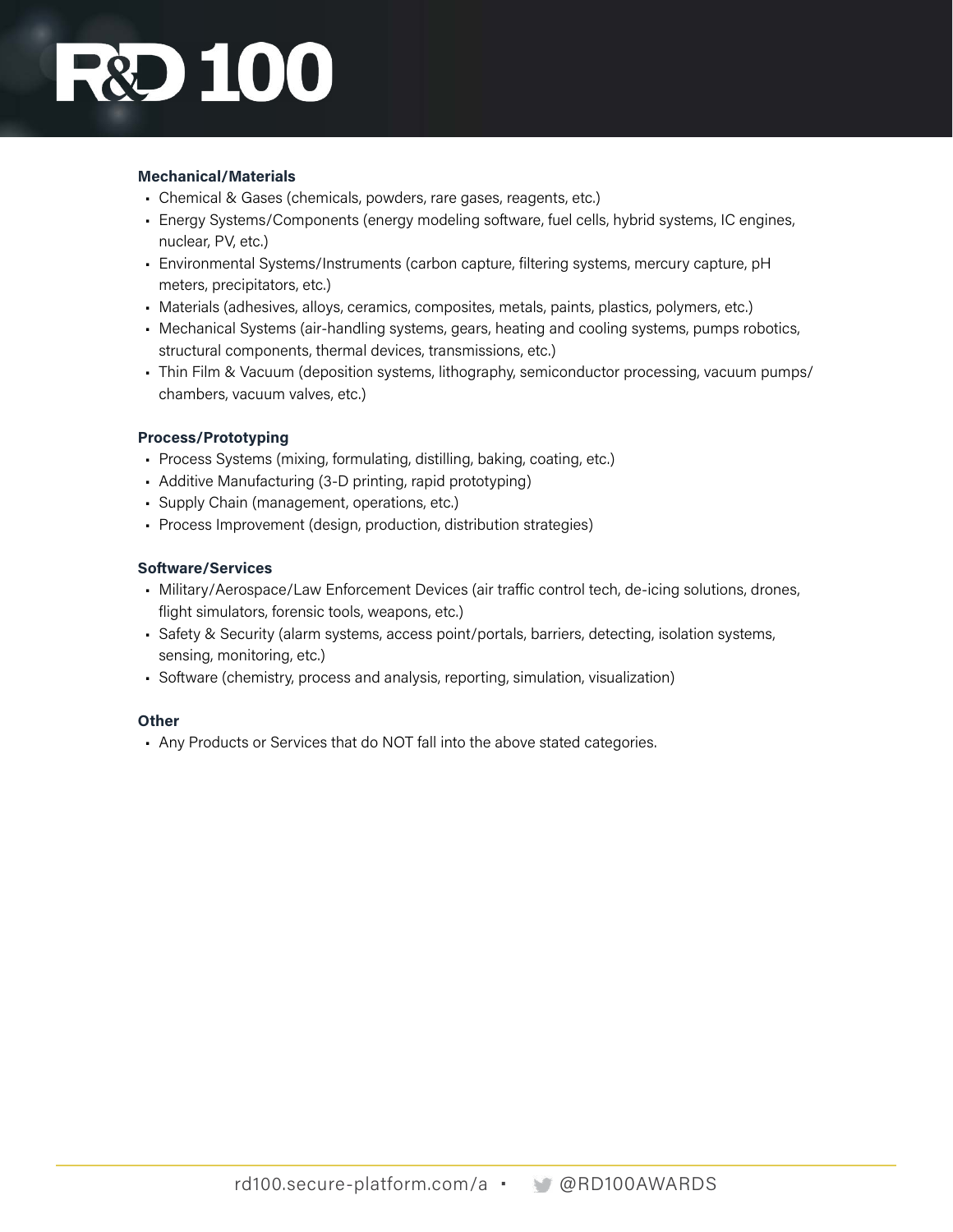# **DI00**

#### **Special Recognition: Corporate Social Responsibility**

This award honors organizational efforts to be a greater corporate member of society, from a local to global level. Good works criteria may include, but isn't limited to, efforts to curb carbon footprint reduction, efforts in third-world countries, better prosthetics for wounded soldiers, LEED green building certification, local fundraising efforts, scholarship programs and involvement and/or contributions to the STEM community.

#### **Special Recognition: Green Tech**

From an engineering and societal perspective, efficiency and environmental factors play an increasingly important role in the world today. *R&D World* wants to recognize those innovations that help make our environment greener and our goal towards energy reduction closer.

#### **Special Recognition: Market Disruptor – Products**

This award is designed to highlight any product from any category as one that has changed the game in any industry. No matter what the specific product is, the focus should be on industry impact. Was your product a game changer in the last year?

#### **Special Recognition: Market Disruptor – Services**

This award is designed to highlight any service from any category as one that forever changed the R&D industry or a particular vertical within the industry. No matter what the specific service is, the focus should be on industry impact.

#### **Special Recognition: Battling COVID-19**

This award is designed to highlight any innovation that was employed to battle the worldwide COVID-19 pandemic. This is not limited to medical or pharmaceutical entries — newly developed products and services as diverse as software, safety equipment or AI that had an impact will be considered.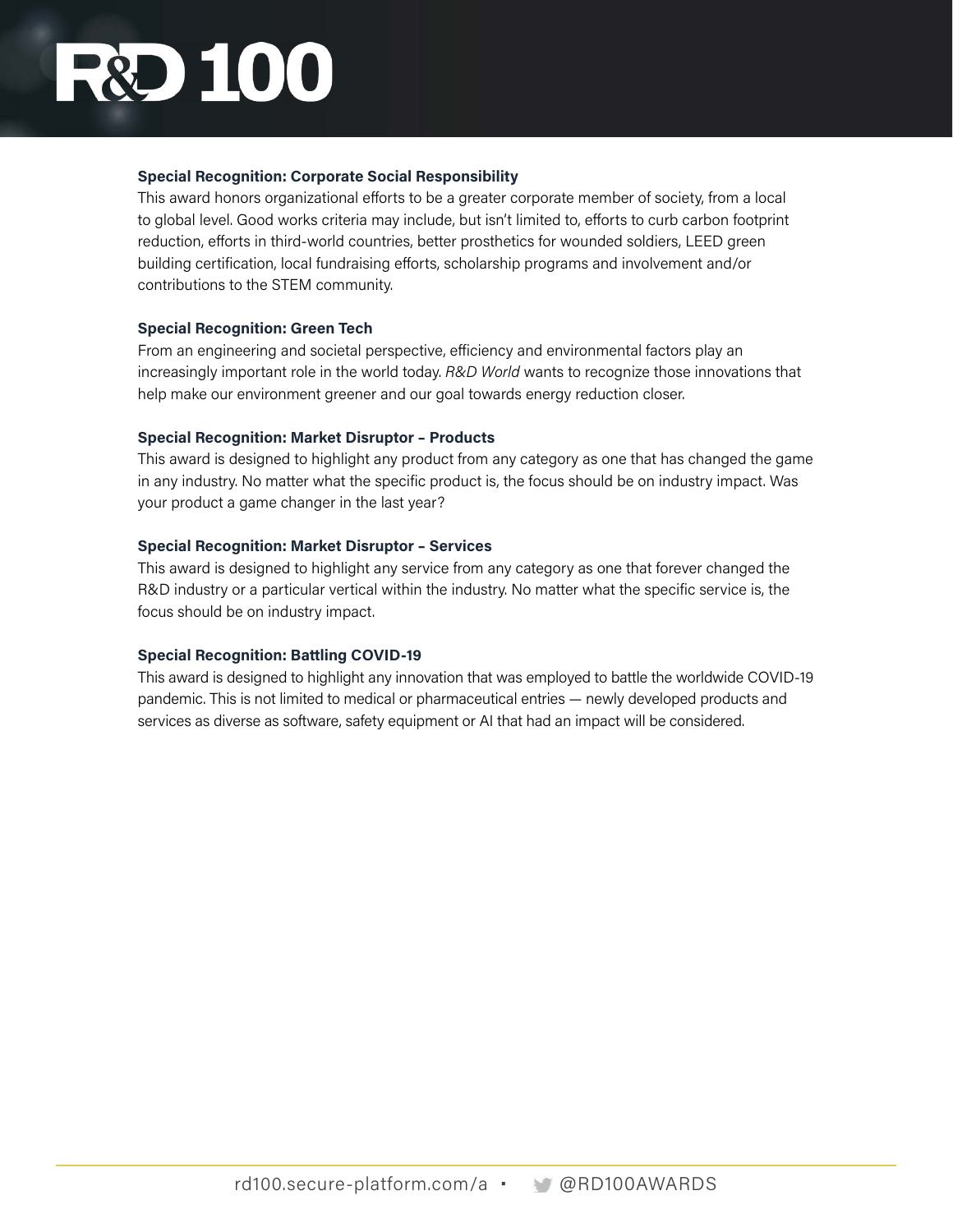# **R&D 100**

### **What does the submission form ask for?**

The online submission form asks for a variety of information, and the submitter can upload supporting documents, images, videos, and more. The basic information asked for includes:

- Category selected
- Name of the primary submitting organization
- Name(s) of co-developing organization(s), if applicable
- Product/service brand name
- When product was introduced to the market
- If subject to regulatory approval, has it been approved?
- Price of product/service in U.S. dollars?
- Short product description
- Type of submitting institution
- Submitter's relation to entered product/service?
- Photo(s), up to four
- Video(s), up to six
- What does the product or technology do?
- How does the product operate?
- How does it improve upon competitive products or technologies?
- Optional: matrix or table of how key features compare to existing products

### **Other frequently asked questions**

Interested in submitting an exceptional product or process to the R&D 100 Awards but aren't sure how to get started?

#### **Why should I enter?**

Since 1963, the R&D 100 Awards program has identified and celebrated the top 100 revolutionary technologies of the past year. Submitting your product or process to be considered by our panel of expert judges could earn it a place among an amazing group of finalists and winners from the last 60 years. Past R&D 100 Awards recipients include established Fortune 500 companies and federally funded research institutions, as well as academic and government labs and smaller companies. Their leading products, technologies and services will make a difference in a wide range of industries and together represent a bright future for science and innovation in the years to come. Current and past winners share in the pride of achievement and global recognition that an R&D 100 Award offers. Submit your entry online at *<https://rd100.secure-platform.com/a>*.

#### **How many entries do you typically get?**

While the *R&D World* team keeps the information about the exact number of entries confidential, we can share that the number of entries is well into the hundreds and increases significantly each year.

- Limitations of your product
- Summary of your entry
- Support letters from other organizations that verify the product's successful use in the field
- Optional additional supporting documents, up to three
- Principal investigator(s) from each of the submitting organizations
- Full list of development team
- Various contact information for company, the individual submitter, marketing team
- Organization's logo and social media handles
- Payment information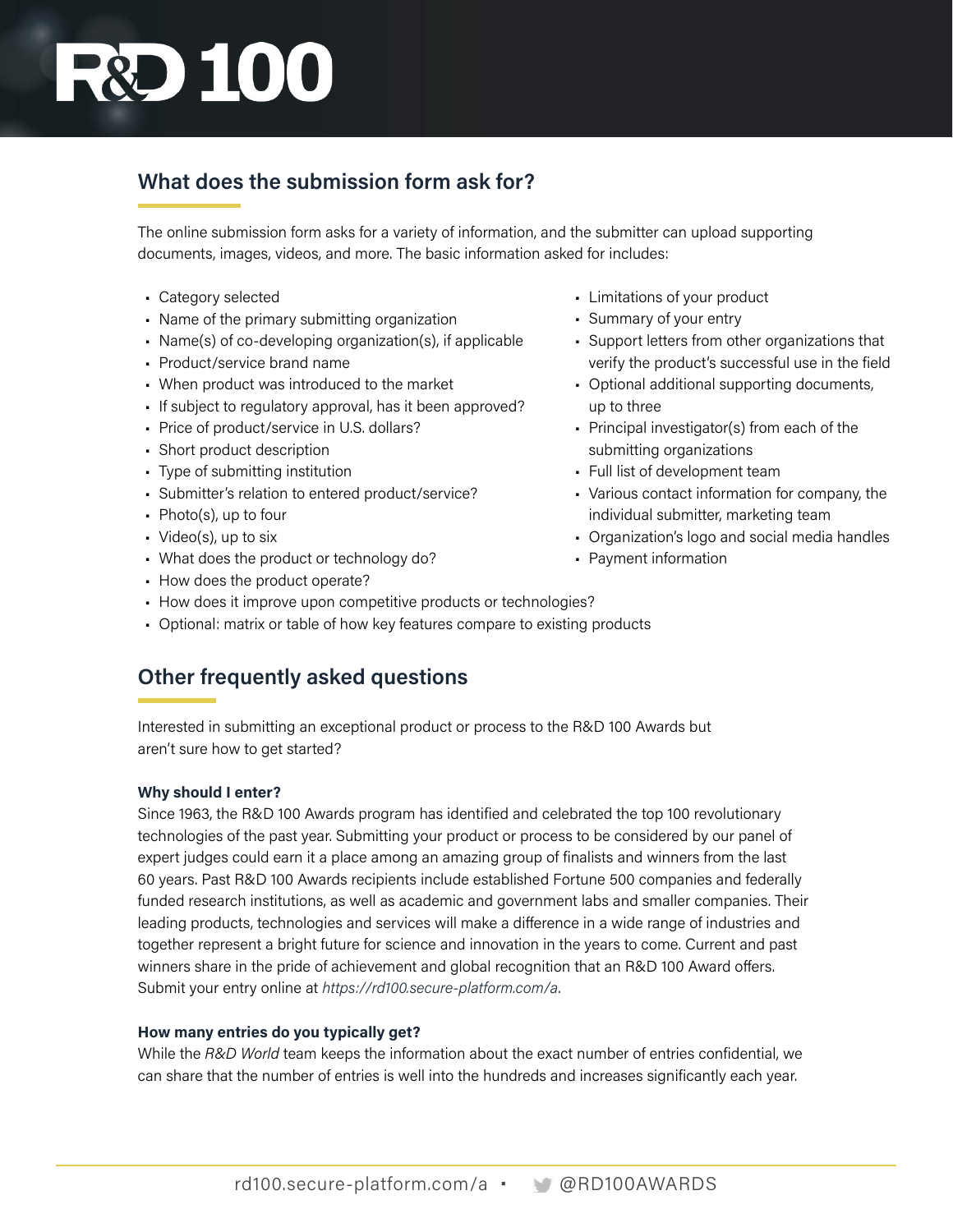### **D** 100

#### **Do labs and big companies have an advantage?**

Upon first glance at our list of R&D 100 Award recipients from previous years, it might seem that federally funded research facilities and large corporations have an advantage when it comes to winning an R&D 100 Award. We're happy to share that in this case looks are deceiving — some of our most interesting and surprising breakthrough innovations have come from smaller, newer companies that have shown the ability to innovate independently.

The R&D 100 Awards were created to level the playing field and honor the greatest inventions of the year, regardless of their origins. We ensure that the group of judges who participate come from all walks of R&D life, from small businesses and universities to major laboratories and firms. One of the most important aspects of the R&D 100 Awards is the diversity and expertise of its judges, which ensures a balanced and fair judging process. We do not allow anyone who may have a conflict of interest with any given entry to participate as a judge on that submission.

#### **Does anyone have access to my submission materials besides the editors and the judges?**

We take pride in the fact that any materials submitted with an entry to the R&D 100 Awards are for the judges' eyes only. Any exceptions are noted on the submission form, such as short descriptions of the products and photos that may be used in R&D World magazine, website or newsletters.

#### **Why do I have to pay an entry fee?**

There are two reasons why we charge an entry fee for submissions to the R&D 100 Awards: To help to ensure the integrity of the pool of entrants. And to cover the internal production costs of putting on such an amazing black-tie event.

#### **Can I submit a product in multiple product categories?**

Yes. You can submit a single product in as many categories as you would like. However, it is important to note that the mission of the R&D 100 Awards is to identify and honor the top 100 new technologies of the year. Therefore, your product can only win in a single product category. However, a single entry can win in both a standard category and a Special Recognition Category.

Please also note that the entry fee applies for each award category in which a single product is entered.

#### **How do the Special Recognition categories work?**

These categories are additions to entering the R&D 100's six regular categories. If you are entering something in one of the six regular categories, you may also enter it in any Special Recognition categories for an additions submission fee. You cannot enter something in a Special Recognition category without first entering it in a regular category.

#### **I entered my product last year but did not win. Can I enter again?**

Yes. You can enter your product again if it is still eligible. However, we recommend that you only opt to do so if you have made improvements to your product. If you have questions about resubmitting your product for the 2022 R&D 100 Awards, please contact the team at *[pheney@wtwhmedia.com](mailto:pheney%40wtwhmedia.com?subject=RD%20100%20Submission)*.